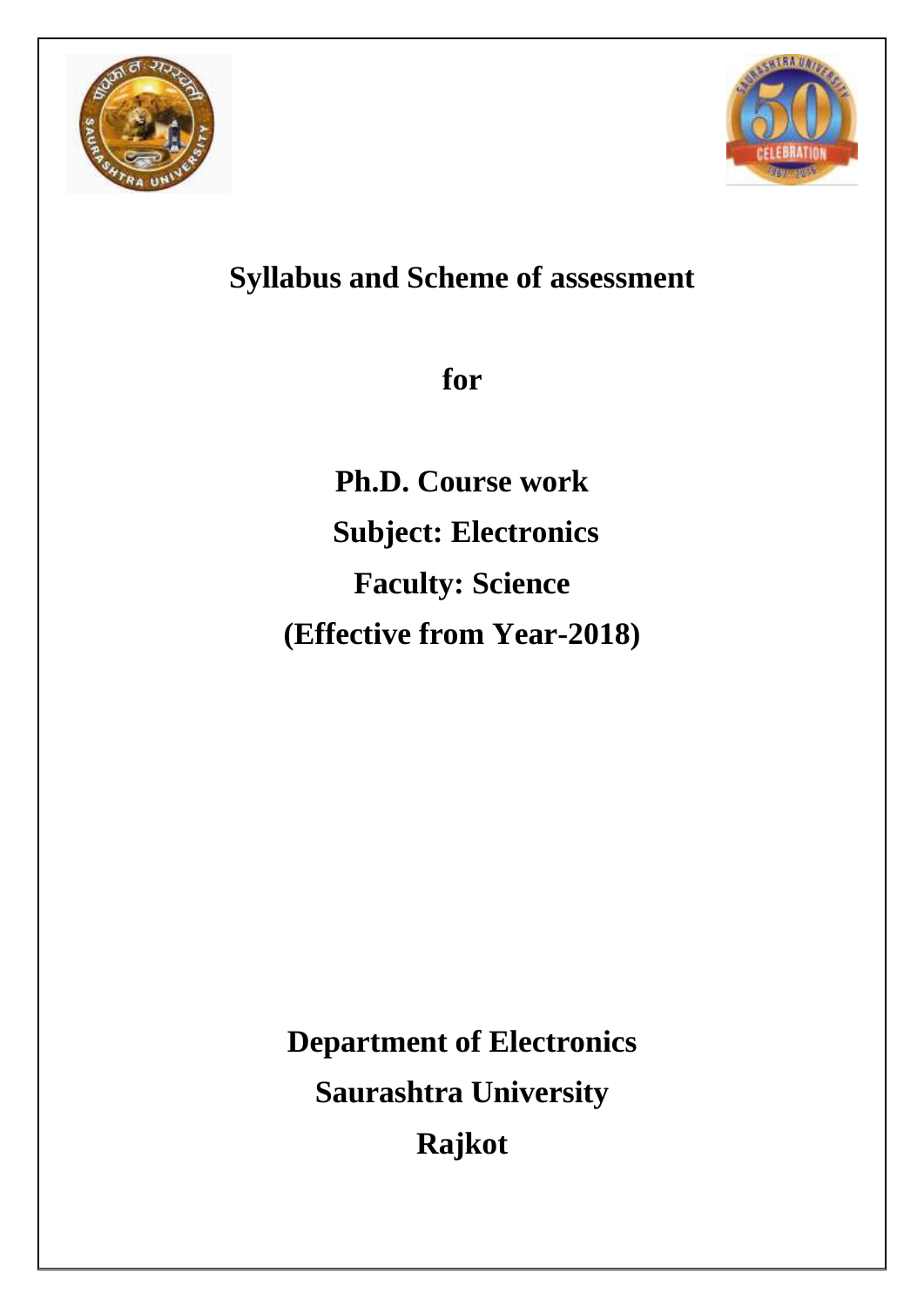# **Paper 1: Steps towards the research and research methodology**

Credit: 04

#### **Unit 1: Introduction to research**

#### *Research aptitude*

Concept and definition of research, Research objectives, motivation in conducting research, research characteristics, types of research, research process (all steps from step1 to step8), Dissertation and thesis, Basic bibliographic information, research ethics, stack holders in research, papers – articles – workshop – seminar – conference and symposium, impact factor

#### *Information and Communication Technology useful in research*

Meaning of Information and communication technology, ICT and education, major ICT learning categories, recent ICT initiatives in higher education, major initiatives in India for providing  $E -$  content courses, Key challenges in IT/ICT adoption in Indian universities, PAL-NTSC-SECAM, Frequency modulation, Prasar Bharati, all India radio(AIR), Doordarshan, community radio stations, Press and Print media, Public Information Campaigns(PICs), Main News Agencies in India, Basic computer terms, types of computers, computer hardware, programming language, language processer, How does a computer processes information?, computer network, The internet basics, hardware requirement for internet, software requirement for internet, main internet connection options, other important internet related terms, electronic mail, Glossary of ICT and internet terms,

#### *Hypotheses*

Types of hypotheses, source of hypotheses, characteristics of hypotheses, contents of good hypotheses, hypothesis testing, advantages of hypotheses, process of hypotheses testing, procedure for testing of hypotheses, steps in hypotheses testing, hypothesis testing for the two variances

#### **Unit 2: Methods of data collection, data processing and analysis and Chi-square test**

Sources of data, methods of data collection, primary data, observation method, limitation of observation method, classification of observation method, interview method, definition of interviews, objectives of interview, types of interviews, interviewer qualifications, survey through questionnaires and schedules, data collection through questionnaires, definition of questionnaires, computer direct interviews

Presenting of data, editing, coding, classification, tabulation, components of table, analysis of data, statistical analysis of data, measure of central tendency, mean, median, mode, geometric mean, harmonic mean, index number, analysis of time series, measure of dispersion

Uses of test, non-parametric test, chi-square formula, expected frequency, degree of freedom, level of significance, inference

#### **Unit 3: Research report and presentation, preparing for research proposal and starting to write**

Report drafting, types of reports, methods of research report writing, reference to footnotes, table and charts, bibliography and index, diagrammatic presentation, types of diagrams, one- dimension diagrams, twodimensional diagram, three – dimensional diagrams, pictograms, cartograms

Types of research proposals, the main ingredients and sequence, finalizing your proposal, proposals for funded research, the writing process, forming the structure and preparing and outline, retrieving and organizing notes, drafting and redrafting, presentation, bibliographies-references-footnotes, check list of activities that will progress your research, consolidation and assessment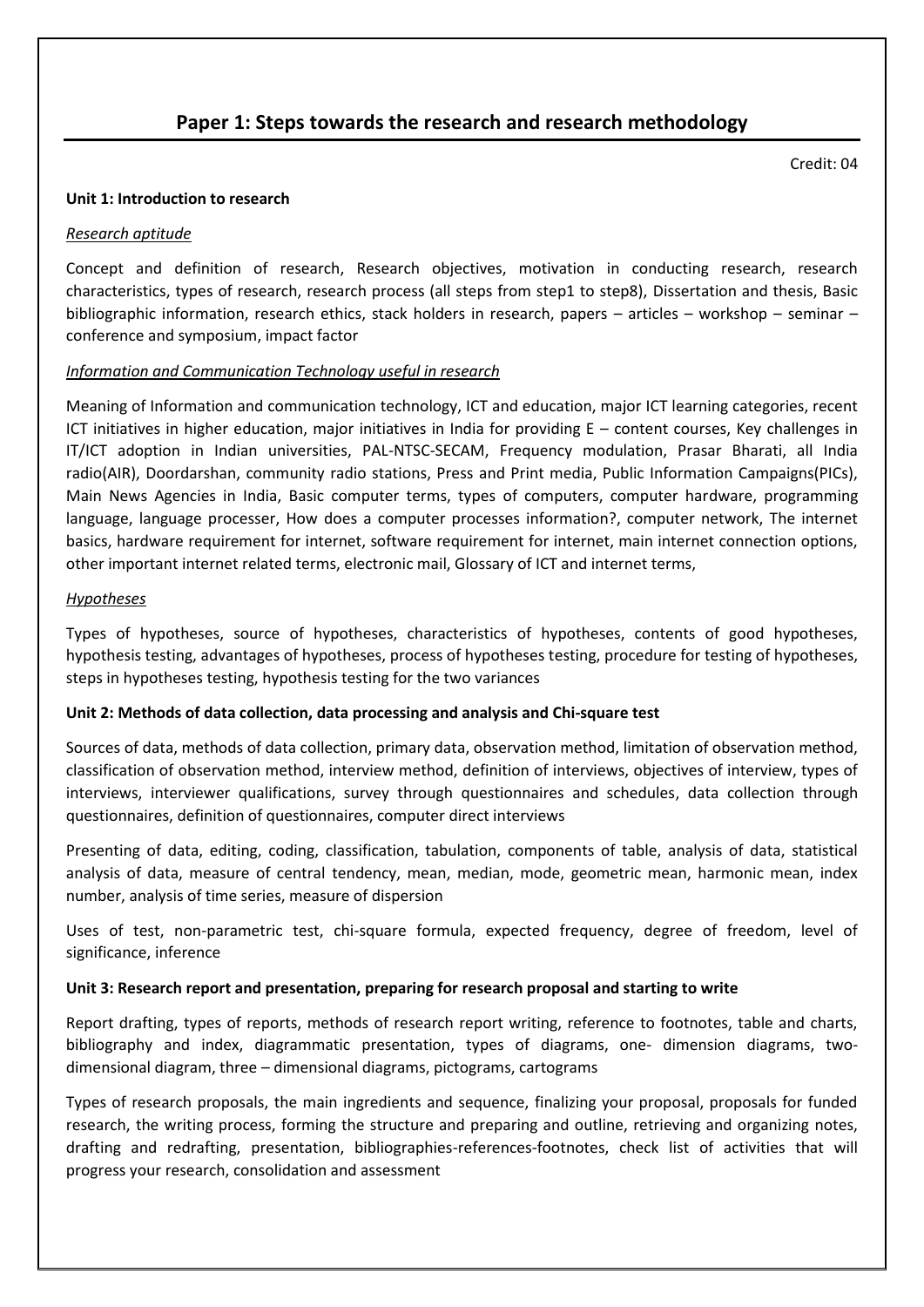#### **Unit 4: Honesty and research ethics**

Honesty in your work: intellectual ownership and plagiarism, citation and acknowledgement, responsibility and accountability of the researcher, data and interpretations, where do you stand? epistemology

Situations that raise ethical issues: research aims, means and ends, ethics in relation to other people, participants, carrying out the research, dissemination

Ethics, policies, permissions and committees: organizations, ethics committees, plan your code of ethics

#### **Recommended Books:**

- 1. CBSE UGC NET/SET/JRF paper 1: Teaching and research aptitude K V S Madaan Pearson
- 2. Research methodology Dr.Vijay Upagade and Dr. Arvind Shende S. Chand & Co.
- 3. Your research project Nocholas Walliman Vistaar Publication New Delhi

#### **Reference Books:**

- 1. Conducting research literature reviews: from internet to paper Arlene Fink Sage publications
- 2. The essential guide to Doing your research project Zina O'Leary Sage publication
- 3. Research methodology: A process of inquiry Anthony M. Graziano and Michael L. Raulin Longman
- 4. Research for development: A practical guide Sophie Laws, Caroline Harper and Rachel Marcus Vistaar Publication, New Delhi
- 5. Essentials of research methodology: Methods, tools and techniques Manisha S. Sutar Vital Publication, Jaipur, India
- 6. Research methodology Dr. Bindrawan Lal ABD publishers, Jaipur, India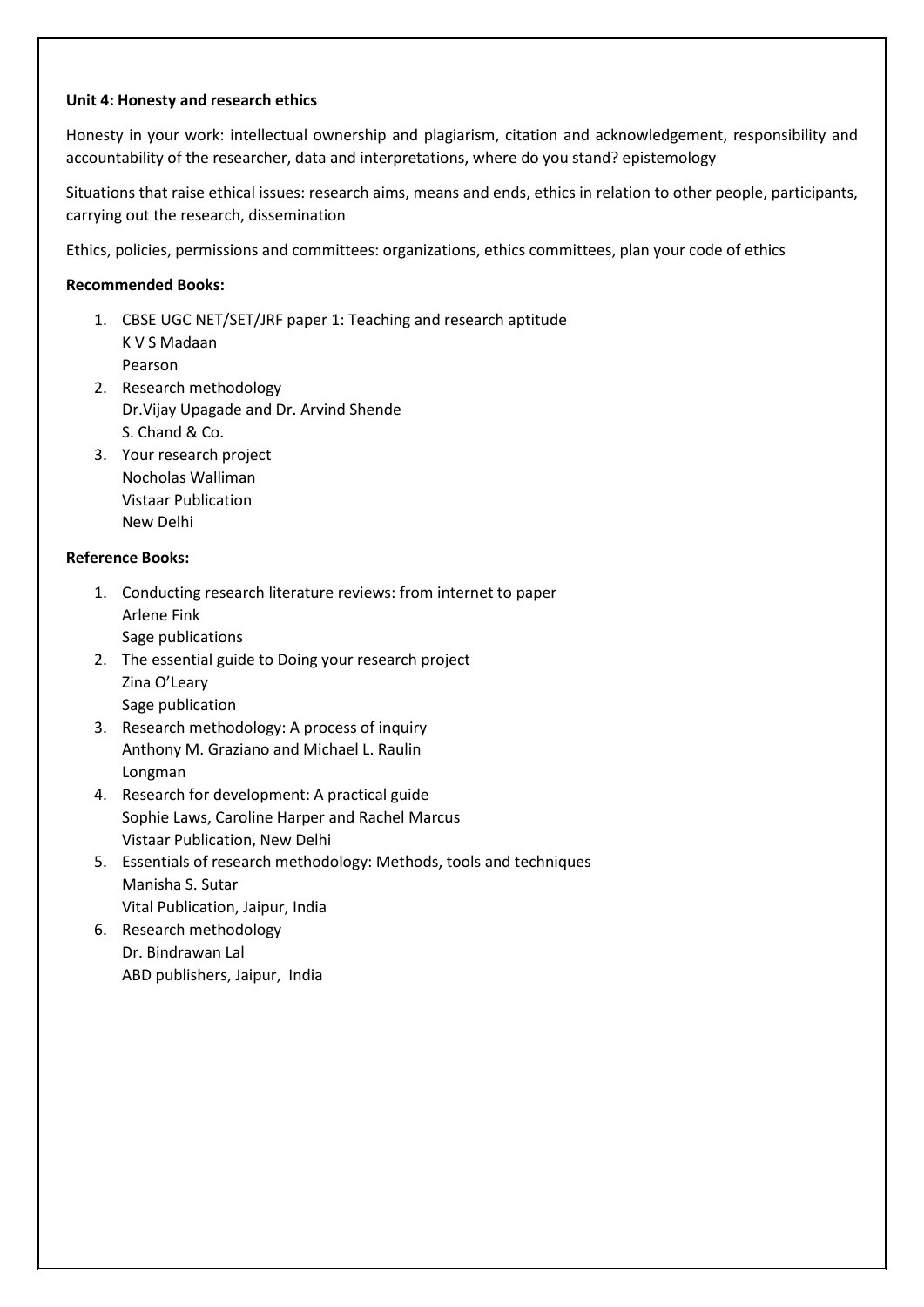## **Paper 2: Interdisciplinary studies useful in electronics**

Credit: 04

## **Unit 1: Object designing**

Starting NX, User Interface, Quick Access Toolbar, File Menu, Ribbon, Ribbon Groups and More, Galleries, Top Border Bar, Menu, Status bar, Resource Bar, Part Navigator, Roles Navigator, Touch Panel, Touch Tablet, Dialogs, Mouse Functions, Left Mouse button (MB1), Middle Mouse button, (MB2), Right Mouse button (MB3), Color Settings, Shortcut Keys, TUTORIAL 1, Starting a New Part File, Starting a Sketch, Adding Dimensions, Constructing the Base Feature, Adding an Extruded Feature, Adding Constraints and Dimensions to the Sketch, Adding Dimensions, Trimming Sketch Entities, Extruding the Sketch, Adding another Extruded Feature, Saving the Part, TUTORIAL 2, Open a New Part File, Sketching a Revolve Profile, Constructing the Revolved Feature, Constructing the Cut feature, Adding another Cutout, Adding Edge blend, Saving the Part, TUTORIAL 3, Opening a New Part File, Constructing the Revolved Feature, Creating Cut feature, Saving the Part, TUTORIAL 4, Constructing Extruded feature, Applying Draft, Saving the Part, TUTORIAL 5, Copying the Part files into a new folder, Opening a New Assembly File, Inserting the Base Component, Adding the second component, Checking the Degrees of the Freedom, Fixing the Flange, Hiding the Flange, Adding the Third Component, Showing the Hidden Flange, Hiding the Reference Planes, sketches, and onstraint symbols, Saving the Assembly, Starting the Main assembly, Adding Disc to the Assembly, Fixing the Disc to the Origin, Placing the Sub-assembly, Placing second instance, of the Subassembly, Saving the Assembly, TUTORIAL 6, Producing the Exploded view, Creating Tracelines, TUTORIAL 7, Opening a New Drawing File, Editing the Drawing Sheet, Generating the Base View, Generating the Section View, Generating the Detailed View, Setting the Annotation Preferences, Dimensioning the Drawing Views, TUTORIAL 8, Creating a custom template, Adding Borders and Title Block, Opening a newdrawing file using the custom template, Generating Drawing Views, Adding Dimensions, TUTORIAL 9, Creating the assembly drawing, Generating the Exploded View, Generating the Part list, Generating Balloons, TUTORIAL 10 (Creating Rectangles), Multi-Selection Gesture Drop-down, TUTORIAL 11 (Creating Polygons), TUTORIAL 12 (Studio Splines), TUTORIAL 13 (Geometric Constraints), Adding Constraints, Adding Dimensions, TUTORIAL 14 (Resolving Over-Constrained Sketch), TUTORIAL 15 (Ellipses), TUTORIAL 16 (Conics), TUTORIAL 17 (Quick Extend, Quick Trim, Make Corner, and Offset Curve), Make Corner, Quick Trim, Offset Curve, TUTORIAL 18, Fillet, Chamfer, Mirror Curve, Adding Dimensions, TUTORIAL 18, Constructing the Helix, Adding the Datum Plane, Constructing the Sweep feature, TUTORIAL 19, Constructing the Groove feature, TUTORIAL 20, Creating Sections and Guide curves, Creating another section, Constructing the swept feature, Constructing the Extruded feature, Adding the Emboss feature, Adding Edge Blend, Shelling the Model, Adding Threads, TUTORIAL 21, Constructing a cylindrical shell, Adding slots, Constructing the Linear pattern, Constructing the Circular pattern, TUTORIAL 22, Constructing the Tube feature, Patterning the Tube geometry, Boolean Operations, TUTORIAL 23, Constructing the first feature, Constructing the Second Feature, Constructing the third feature, Drilling Holes, Adding Chamfers, Edit Parameters, Show Dimensions, Editing Features by Double-clicking, Supress Features, TUTORIAL 24, Constructing the first feature, Constructing the Extruded cut, Constructing the Extruded cut, Making the Along Pattern, Measuring the Mass Properties, TUTORIAL 25, Creating the First Feature, Creating the Extruded surface, Trim Body, Variable Radius Blend, Corner Setbacks, Creating a Boss, Split Body, Shell with an Alternate, Thickness, Offset Face, Delete Body, Scale Body, Extract Geometry, TUTORIAL 26, Replace Features, TUTORIAL 27, Applying Draft using the To Parting Edges option, TUTORIAL 28, TUTORIAL 29, TUTORIAL 30,

## **Unit 2: Bench work and fitting**

Vices, V – block, surface plate, try square, bevel square or bevel gauge, combination set, files, scrapers, chisels, Hack saws, simple scribing block or surface gauge, universal surface gauge, punches, hammers, calipers – outside & inside, spring calipers, Hermaphrodite caliper, dividers, pliers, spanners, screw drivers, drills, taps, dies and die sticks, screw pitch gauge, fillet and radius gauge, Micrometers: Outside and inside, metric micrometer (O.S.), the inches micrometer (O.S.), inside micrometer, Vernier calipers, principle of Vernier calipers, reading the Vernier, Vernier depth gauge, Vernier Height gauge, micrometer depth gauge, telescopic gauge, straight gauge, universal Bevel protractor, wire gauge, dial gauge or dial indicators, processes – Marking, chipping, sawing, filing, draw filing, do and don'ts in filing, scraping, drilling, internal threading or tapping, external threading or Dieing,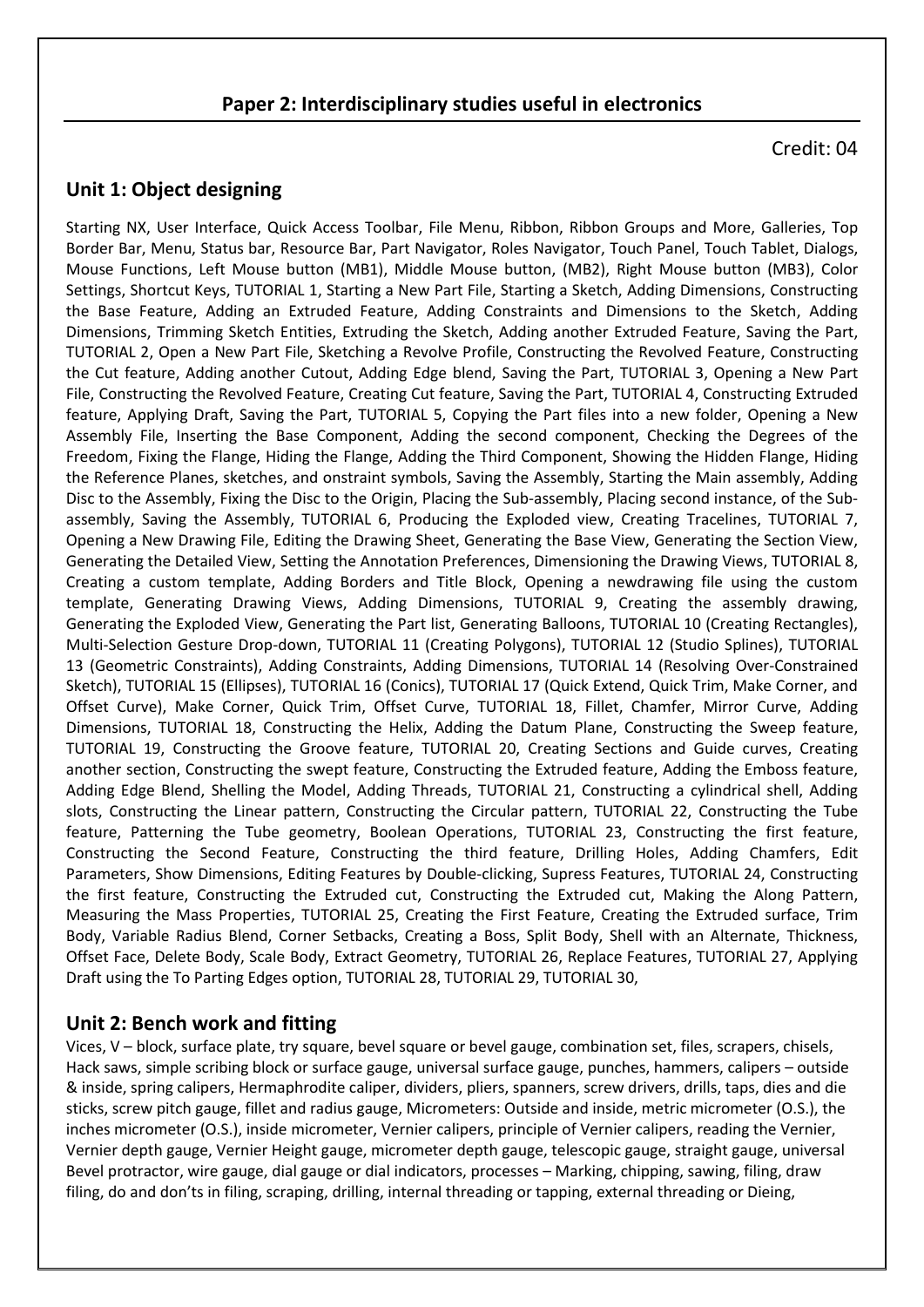# **Unit 3: Fasteners and fastening**

Threaded fasteners, terminology of screw threads, right and left hand threads, start of threads, forms of screw threads – B.S.W. threads, B.A. threads, Buttress threads, Seller's or A.N. threads, square threads, Acme threads, Knuckle threads, Unified threads, I.S.O. or International threads, standard screwed fasteners, bolts, studs, screws – cap screws, machine screws, set screws, nuts, locking of threaded fasteners, foundation bolts, washers, riveting, riveted joints – lap and Butt joints, joint failures and relevant proportions, preparation and procedure, portable drills – Breast drill, Ratchet drill, portable electric drill, Caulking and Fullering.

# **Unit 4: Sheet metal work**

Metals used in sheet metal work –Black iron, galvanised iron, copper sheets, aluminium sheets, tin plates, stainless steel, brass, lead, zinc,, Hand tools, other commonly required tools, sheet metal operations, measuring and marking, cleaning, laying out, cutting and machine shearing, nibbling, circle cutting, piercing and blanking, edge forming and wiring, joint marking, bending, drawing, soldering, sheet metal working machines, grooving machine, Peining machine, swaging machine, beading machine, folded sheet metal joints, preparing the pattern lay out, common methods of pattern lay out – parallel line method, radial line method, triangulation method, basic concept of development of a surface.

# **Recommended books:**

- 1. NX 10.0 for engineers and designers Prof. Sham Tickoo Dreamtech press
- 2. A course in workshop technology, Vol 1 Manufacturing processes B.S. Raghuwanshi Dhanpat Rai & Co.